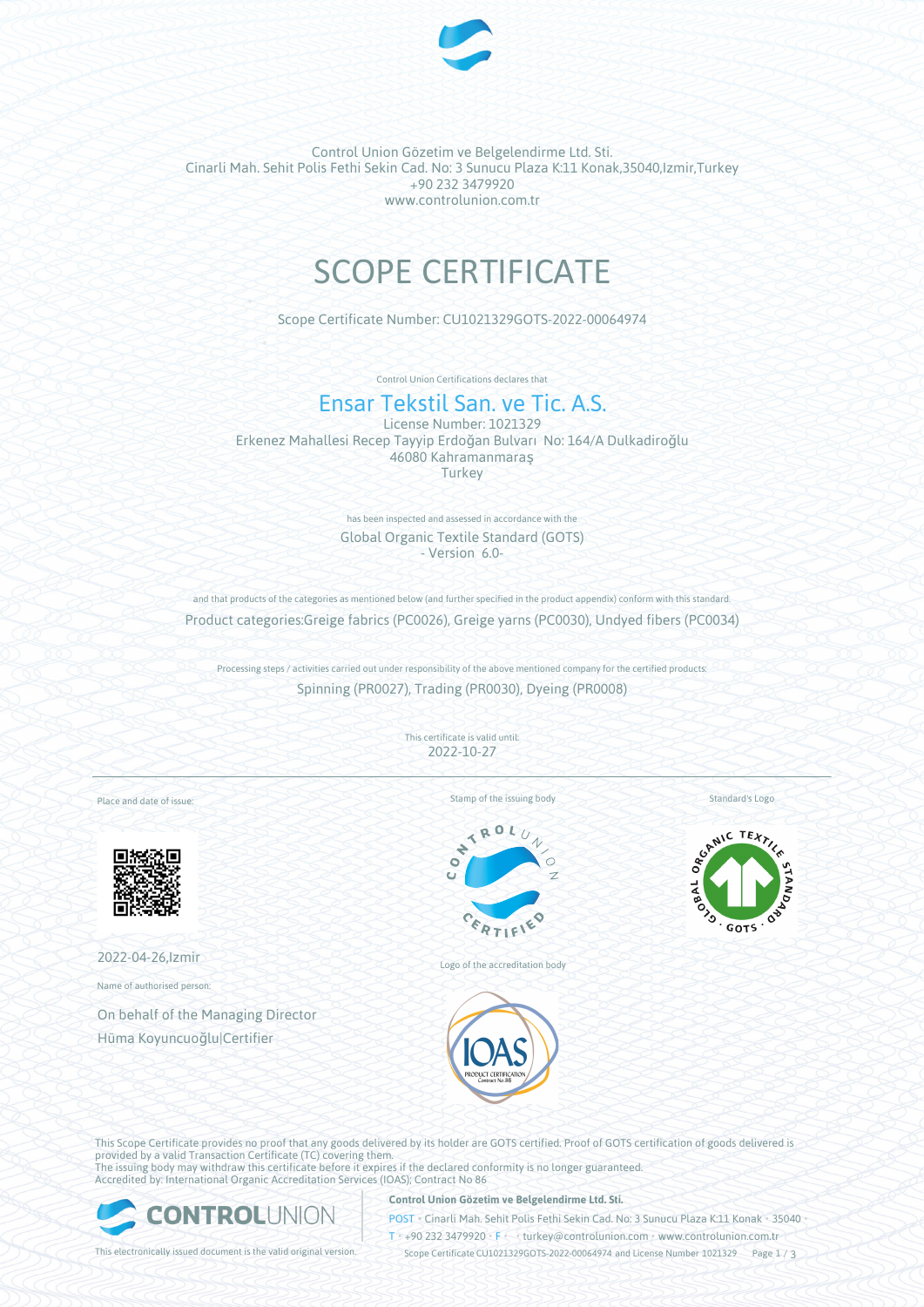

## Control Union Gözetim ve Belgelendirme Ltd. Sti. Cinarli Mah. Sehit Polis Fethi Sekin Cad. No: 3 Sunucu Plaza K:11 Konak,35040,Izmir,Turkey +90 232 3479920 www.controlunion.com.tr

# **Ensar Tekstil San. ve Tic. A.S. Global Organic Textile Standard (GOTS)**

# **Products Appendix to Certificate no.CU1021329GOTS-2022-00064974**

In specific the certificate covers the following products:

| <b>Product category</b> | <b>Product details</b>         | <b>Material composition</b>                                                 | Label grade          |  |
|-------------------------|--------------------------------|-----------------------------------------------------------------------------|----------------------|--|
| Greige fabrics (PC0026) | Woven fabrics (PD0059)         | 100.0% Organic Cotton (RM0104)                                              | Organic              |  |
| Greige yarns (PC0030)   | Carded yarns (PD0067)          | 100.0%Organic Cotton (RM0104)                                               | Organic              |  |
| Greige yarns (PC0030)   | Carded yarns (PD0067)          | Organic<br>95.0% Organic Cotton (RM0104)<br>5.0%Elastane (Spandex) (RM0160) |                      |  |
| Greige yarns (PC0030)   | Carded yarns (PD0067)          | 7.0%Elastane (Spandex) (RM0160)<br>93.0% Organic Cotton (RM0104)            | Made With<br>Organic |  |
| Greige yarns (PC0030)   | Carded yarns (PD0067)          | Organic<br>3.0%Elastane (Spandex) (RM0160)<br>97.0% Organic Cotton (RM0104) |                      |  |
| Greige yarns (PC0030)   | Normally combed yarns (PD0102) | 100.0% Organic Cotton (RM0104)                                              | Organic              |  |
| Greige yarns (PC0030)   | Open-end yarns (PD0066)        | 100.0% Organic Cotton (RM0104)                                              | Organic              |  |
| Undyed fibers (PC0034)  | Raw fibers (PD0075)            | 100.0% Organic Cotton (RM0104)                                              | Organic              |  |

Place and date of issue:



2022-04-26,Izmir

Name of authorised person:

On behalf of the Managing Director Hüma Koyuncuoğlu|Certifier

Stamp of the issuing body



Logo of the accreditation body



Standard's logo